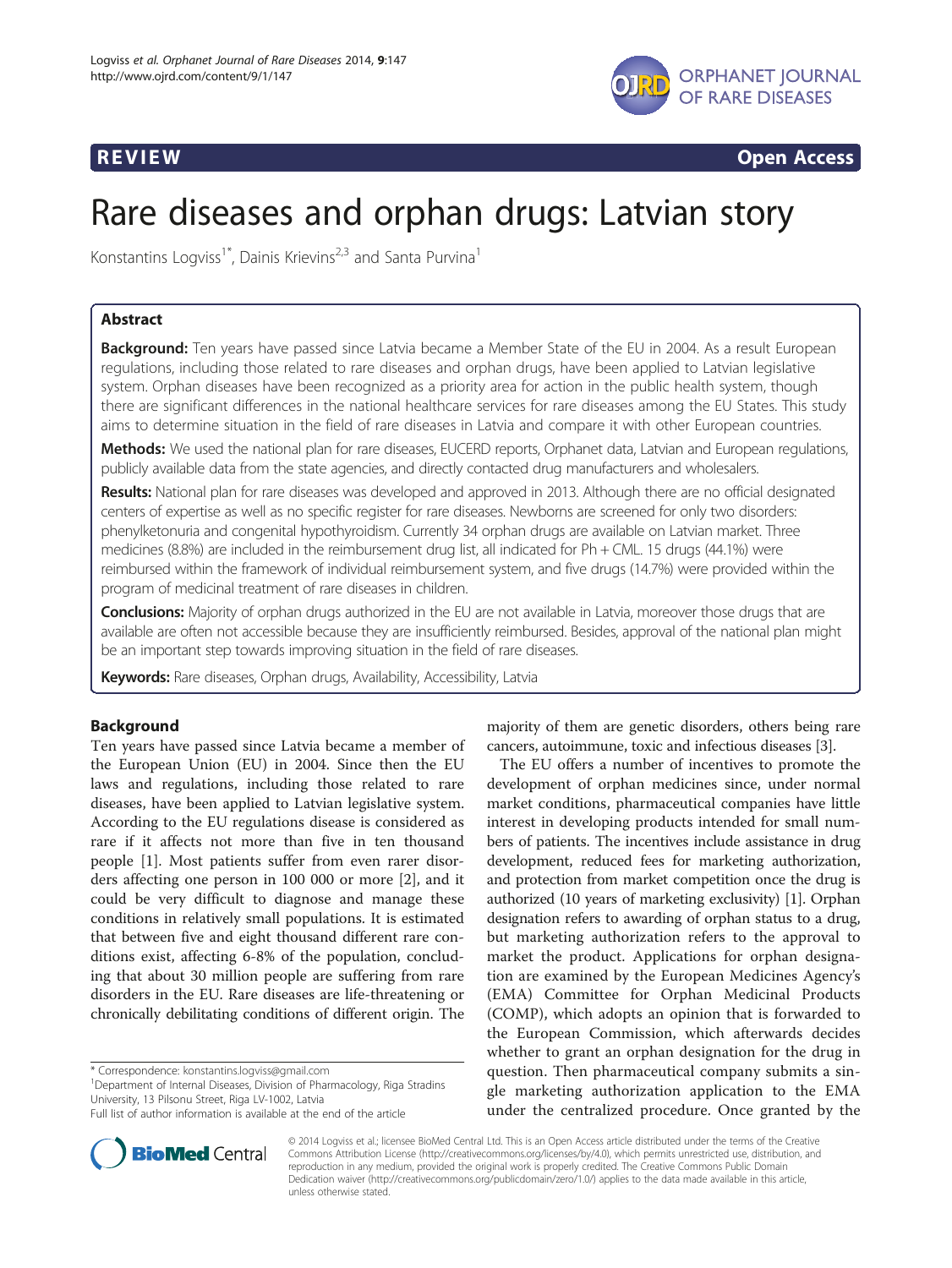European Commission, a centralized marketing authorization for orphan medicinal product is valid in all the EU states. While many medicines may have received an orphan designation, few have received a marketing authorization. As of April 2014 there were more than a thousand positive opinions on orphan designation and only 72 orphan drugs authorized in the EU [[4,5\]](#page-12-0).

Generally there is a limited public awareness of the rare diseases. The national healthcare services for these disorders differ significantly among the EU countries, resulting in unequal access to diagnostics and treatment (including orphan medicines). An orphan drug is generally considered to be available when it is market authorized and priced. To be accessible, however, it needs to be reimbursed by public fund. Considering all the above mentioned European Council recommended Member States to establish and implement national plans for rare diseases by the end of 2013 [[2\]](#page-11-0).

# Aim of the study

This study aims to determine situation in the field of rare diseases in Latvia and compare it with other European countries. It includes visibility of these diseases, public awareness, national strategy, research, diagnostics and treatment, including availability and accessibility of orphan drugs.

# Methods

The following sources of information were used to evaluate situation in the field of rare diseases in Latvia: National Plan for Rare Diseases [\(http://www.vm.gov.lv](http://www.vm.gov.lv)), EUCERD 2012, 2013 and 2014 Reports on the State of the Art of Rare Disease Activities in Europe [\(http://www.eucerd.eu](http://www.eucerd.eu)), Statistics of the Center for Disease Prevention and Control (<http://www.spkc.gov.lv>), Orphanet Latvia ([http://www.](http://www.orpha.net/national/LV-LV) [orpha.net/national/LV-LV](http://www.orpha.net/national/LV-LV)) and laws and regulations of the Cabinet of Ministers [\(http://likumi.lv](http://likumi.lv)). A literature review was performed to compare Latvian situation in the field of orphan medicines with other European countries.

Orphan drugs authorized in the EU were identified by using EMA's list of rare disease designations ([http://www.](http://www.ema.europa.eu) [ema.europa.eu\)](http://www.ema.europa.eu) and European Community Register of designated orphan medicinal products ([http://ec.europa.eu/](http://ec.europa.eu/health) [health](http://ec.europa.eu/health)). Availability of orphan drugs on Latvian market was determined by using the National Register of Human Medicines maintained by the State Agency of Medicines of Latvia [\(http://www.zva.gov.lv](http://www.zva.gov.lv)), as well as EUCERD 2012, 2013 and 2014 Reports [\(http://www.eucerd.eu](http://www.eucerd.eu)), and directly contacting drug manufacturers and wholesalers. Drugs were considered to be available if they were marketed/launched in Latvia according to data in at least two of the above mentioned sources. The National Health Service [\(http://www.vmnvd.gov.lv](http://www.vmnvd.gov.lv)) data were used to assess drug reimbursement including the national

reimbursement list (as of January 2014) and individual reimbursement data in 2008-2012. Children's Clinical University Hospital purchase procedure reports on "Medicinal treatment for children with rare diseases" program in 2010-2014 (<http://www.bkus.lv>) were analyzed to identify orphan drugs provided within this program. Drugs were considered to be accessible if they were provided within some of the reimbursement mechanisms mentioned above.

# Results

#### National plan for rare diseases

Latvian national plan for rare diseases was written by the working group, which included health care professionals, representatives from the Ministry of Health (MoH) and patient organizations. The plan was submitted to the MoH for evaluation in December 2011 [\[6](#page-12-0)], and a public consultation of the plan was launched in 2012 and the results were subsequently analyzed by the MoH. A number of meetings with different stakeholders were held, and as a result, the MoH developed and on 20 June 2013 approved the National Plan for Rare Diseases for the period from 2013 to 2015 [\[7](#page-12-0)] in accordance with the European Council recommendations of 8 June 2009 on an action in the field of rare diseases [[2\]](#page-11-0).

There is no official definition for rare diseases in Latvia, as stakeholders accept definition of the European Regulation on Orphan Medicinal Products of a prevalence of no more than 5 in 10 000 individuals, and that rare diseases are life-threatening or chronically debilitating [[6,7](#page-12-0)]. Main strategic objectives of the plan are related to improving access to information on rare diseases for health care professionals and patients with their families, as well as creation of rare disease patient register. An important role of the plan is dedicated to the prevention and early detection of rare diseases, integrated medical and social care for patients, and continuing education of health care professionals in the field of rare diseases.

#### Centers of expertise

There are currently no official designated centers of expertise for rare diseases in Latvia, but a meeting was held in 2013 to discuss possible criteria for national centers of expertise [[8\]](#page-12-0). A legal framework for centers of expertise, including those for rare diseases, is expected in the future. Several medical centers, that fulfill this role, are currently recognized by reputation only [[6](#page-12-0)]. For example, the Children's Clinical University Hospital (CCUH) provides genetic services, as well as services for children with haematological, oncological and endocrinological diseases. Riga East Clinical University Hospital (RECUH) has a specialized clinic of chemotherapy and haematology, in which patients with haemophilia A and B, factor XII deficiency and von Willebrand disease receive diagnostics and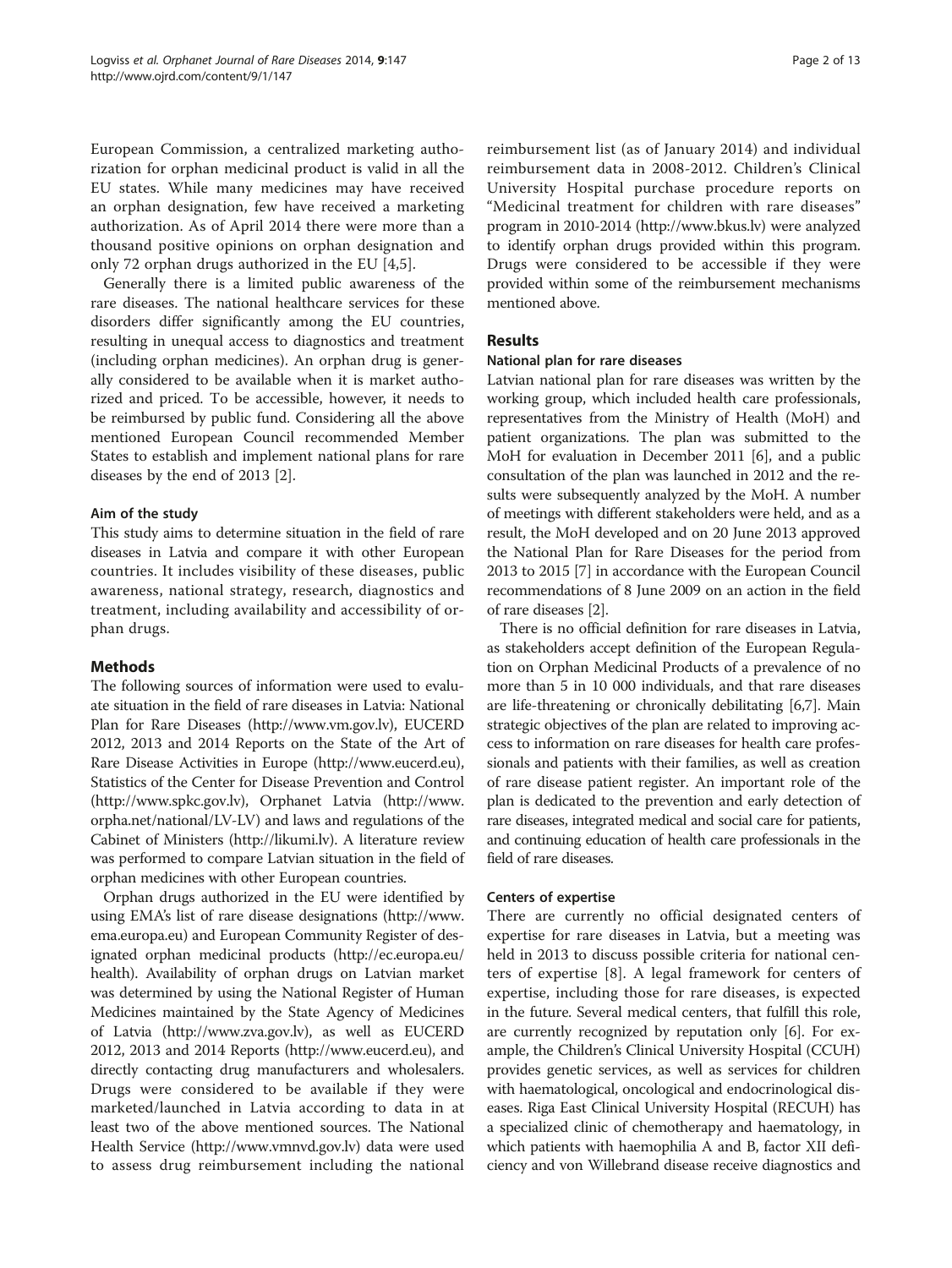treatment. Rare oncological diseases, e.g. Burkitt's lymphoma, Langerhans cell histiocytosis, Mantle-cell non-Hodgkin's lymphoma, multiple endocrine neoplasia, Ewing's sarcoma, Wilms' tumour, Waldenstrom's macroglobulinaemia and others can be treated in this hospital as well. Pauls Stradins Clinical University Hospital (PSCUH) provides services in different rare disease areas, such as cardiology, angiology, pulmonology, nephrology, endocrinology, gastroenterology, oncology and ophthalmology. Latvian Pulmonary Hypertension Center is a part of Center of Cardiology of Latvian University located in PSCUH. The MoH, Orphanet Latvian team and experts from the three university hospitals mentioned above met in 2013 and started work on developing criteria for national centers of expertise [\[8\]](#page-12-0).

# Patient registers

Currently there is no specific register for rare disease patients in Latvia making it impossible to fully collect and evaluate information on rare diseases, although the national plan for rare diseases foresees activities for evaluation and improvement of existing patient registers to start centralized data collection on rare disease patients [[7,8](#page-12-0)]. Register of Patients Suffering from Certain Diseases maintained by the Center for Disease Prevention and Control (CDPC) contains records on some rare diseases including cancers and congenital anomalies. Congenital Anomaly Register is a part of Register of Patients Suffering from Certain Diseases and it contained data on 11 990 patients with congenital anomalies as of June 2012 [[9](#page-12-0)]. According to data from the Newborn Register 582 cases of congenital malformations were diagnosed in maternity wards in 2011 and 677 cases in 2012 [\[10\]](#page-12-0). They calculated in 6.1% of total newborns morbidity rate in 2012. However, data in the Congenital Anomaly Register is incomplete, since the register is not functioning optimally, because there is no mechanism in place that would regulate flow of information on newly diagnosed congenital anomalies [[7](#page-12-0)]. Therefore the register in its current form requires big improvements as it is stated in the national plan for rare diseases. Genome Database of Latvian Population has been created and is maintained by Latvian Biomedical Research and Study Center (LBRSC) [\[11\]](#page-12-0). This database is a nationwide project designed to create identification, storage and processing system for health and genetic information of Latvian population for research, preventive and therapeutic purposes. As of November 2012 the number of participants recruited in the project (number of collected DNA samples) was 20 126 [[12\]](#page-12-0). DNA and data collection of monogenic diseases maintained by Genome Database of Latvian Population contains more than 800 patient samples (more than 500 of which for rare diseases) [\[7\]](#page-12-0).

Rare cancers are included in the National Cancer Control Program (2009-2015) adopted by the Cabinet of Ministers in 2009 [\[13\]](#page-12-0). According to data of Latvian

Cancer Register there were 71 166 patients registered at the end of 2012 [[14](#page-12-0)] (cancer was newly diagnosed in 11 534 patients in 2012). Taking into account that rare cancers calculate in 24% of the total cancer prevalence in the EU [[15\]](#page-12-0) (annual incidence rate of rare cancers in Europe is 22% of all cancer diagnoses), the estimated number of patients with rare cancers in Latvia could be around 17 080 patients (annually around 2 537 newly diagnosed patients).

The Cardiovascular Health Improvement Action Plan (2013-2015) was adopted in 2013 [[16](#page-12-0)]. It includes activities in the fields of health promotion, improving cardiovascular disease treatment and early diagnostics of congenital malformation of the heart. According to data from the heart disease register of the CCUH clinic of children's cardiology and cardiac surgery 152 newborns (0.77%) were diagnosed with congenital heart disease in 2012, 11.1% of heart pathologies were diagnosed late and 55.5% of pathologies were diagnosed antenatally.

Health care professionals from several university hospital centers collect rare disease patient data, for example, since 2007 there is a Pulmonary Arterial Hypertension (PAH) patient register at the Latvian Cardiology Center of PSCUH [\[6\]](#page-12-0). Center of endocrinology of PSCUH has created several data bases of patients with rare endocrine diseases, such as acromegaly, Cushing's disease, and MEN (multiple endocrine neoplasia) syndrome [[8](#page-12-0)]. These data bases were created for follow-up purposes, as well as to serve as a source of scientific information. Congenital anomaly register is held by the medical genetics clinic at the CCUH. According to CCUH data there are records on 40 cystic fibrosis patients in Latvia as of the end of 2013 [\[17\]](#page-12-0), and every year this diagnosis is confirmed in one child, on average. Data are also collected by rare disease patient organizations. For instance, according to Latvian Haemophilia Society data there are around 250 patients with bleeding disorders [\[7](#page-12-0)], while Pulmonary Hypertension Association has data on 51 patients with diagnosed PAH.

It should be noted that implementation of the e-health project is planned to be launched in Latvia in 2014. Within this project data on patient health and received health care services will be stored centrally. There is also a pilot plan to use Orpha codes and OMIM codes for rare diseases within the e-health system to ensure identification and visibility of rare diseases [[8](#page-12-0)]. Some activities are currently being implemented including the approval of an act concerning the plan to include Orpha codes in the congenital anomaly and cancer registers. It would allow using e-health system information for obtaining data on prevalence, diagnostics, and treatment of rare diseases. If the above mentioned plan was implemented, making new separate rare disease patient register would not necessarily be required [\[7](#page-12-0)].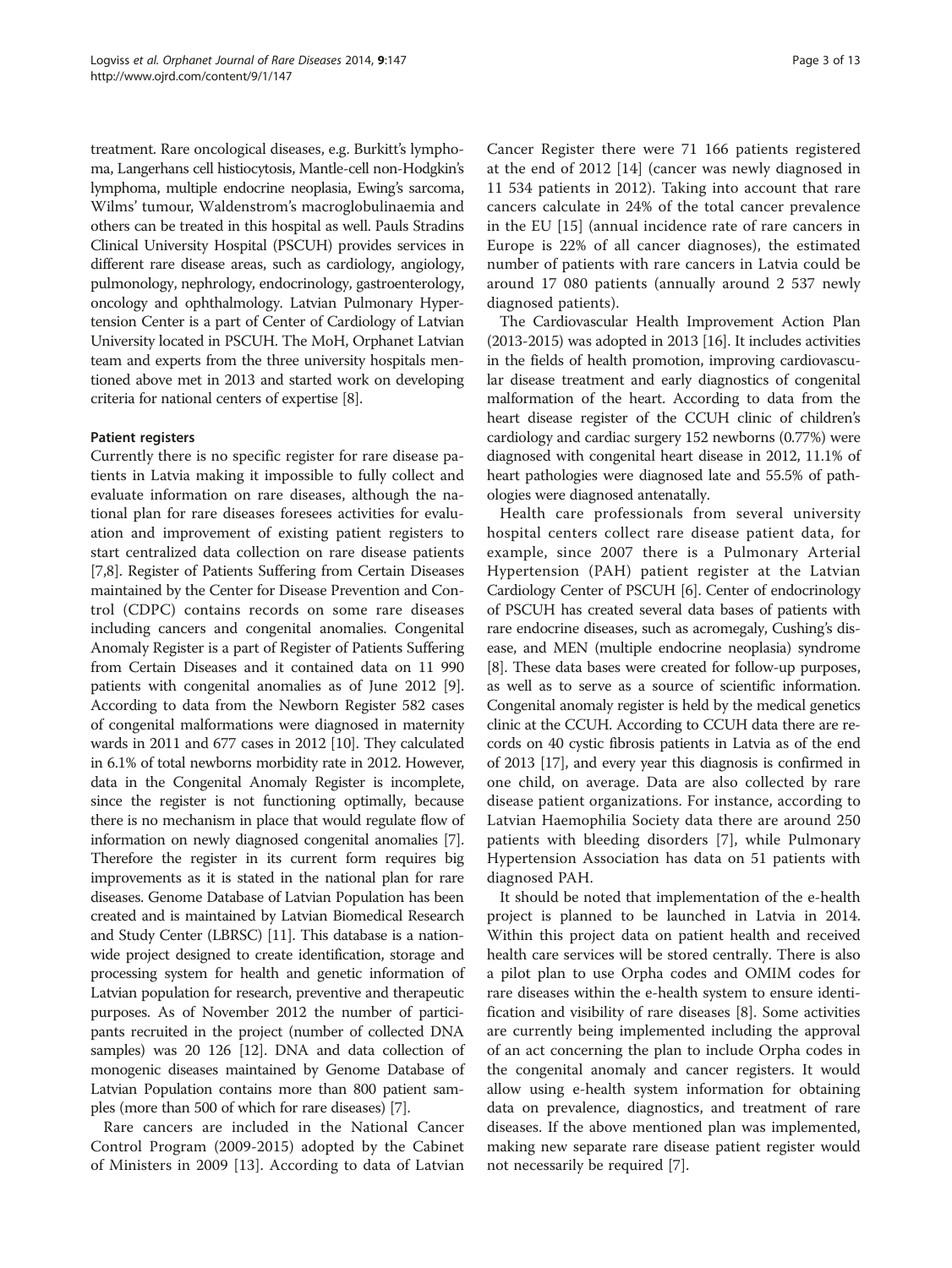Latvia contributed to EUROCARE-5 (European cancer register based study on survival and care of cancer patients), RARECARENet (information network on rare cancers), EUROCAT (European surveillance of congenital anomalies), and EUHASS (European haemophilia safety surveillance) [[6\]](#page-12-0). Latvian teams also participated in the following pilot European reference networks for rare diseases: Dyscerne (European network of centers of expertise for dysmorphology) and PAAIR (patient associations and alpha-1 international register) [[18](#page-12-0)]. These pilot projects were financed by the European Commission within the scope of the Community action program on rare diseases, including genetic diseases (1999-2007) and the second program of the Community action in the field of health (2008-2013). Only one register of rare disease patients (Latvian cystic fibrosis patient register) is listed in Orphanet report on rare disease registers in Europe [\[19](#page-12-0)], which means that there is a need to improve information exchange and optimize flow of information among different institutions.

# **Diagnostics**

Newborns are screened for only two rare disorders in Latvia: phenylketonuria (since 1987) and congenital hypothyroidism (since 1996) [[7](#page-12-0)]. Data on newborns screened in maternity units are collected in the newborns register that is supervised by the CDPC [[8\]](#page-12-0). An average of 22 neonates with congenital hypothyroidism and 4 with phenylketonuria were annually diagnosed through this neonatal screening program in 2007-2012 [[20\]](#page-12-0). A question has been recently raised concerning expanding the newborn screening by using tandem mass spectrometry method [\[7](#page-12-0)]. Latvian Food and Veterinary Service and Institute of Organic Synthesis have such mass spectrometry devices, but they are not used for medical purposes making it a nonsense situation.

Some prenatal and postnatal diagnostic tests for rare genetic diseases are financed by the National Health Service (NHS) [[7\]](#page-12-0), including:

- 1. Cytogenetic analysis: chromosome analysis with the standard method and molecular cytogenetic or FISH (fluorescence in situ hybridization) method;
- 2. Genetic biochemical analysis: biochemical screening of pregnant women at high risk for fetal genetic abnormalities; neonatal screening for phenylketonuria and congenital hypothyroidism; selective screening of inborn metabolic disorders (spectrum of amino acids and organic acids, as well as analysis of oligosaccharides, mucopolysaccharides and carbohydrates);
- 3. DNA diagnostics for: spinal muscular atrophy, hereditary motor and sensory polyneuropathy, long chain and medium chain fatty acid oxidation disorders, Huntington's chorea, fragile X syndrome.

Additionally, diagnostics of the following genetic disorders are available within the scientific research projects or in laboratories of scientific institutions [\[7](#page-12-0)]: cystic fibrosis, hereditary haemochromatosis, Wilson's disease, Gilbert's syndrome, alpha-1 antitrypsin deficiency, several forms of inherited cancers, and thrombophilia. In some cases clinical university hospitals collaborate and send samples to LBRSC for genetic testing [[8\]](#page-12-0). For example, genetic testing of all family members of patients with MEN syndrome is financed in terms of scientific project. Genetic testing is available through Medical Genetics Clinic of CCUH, Molecular Genetics Scientific Laboratory of Riga Stradins University (RSU), and LBRSC [\[6\]](#page-12-0). In recent years amount of newly diagnosed genetic diseases has increased by about 25% [[7\]](#page-12-0) thanks to new diagnostic methods offered by these institutions. However, despite the progress made in the diagnostics of genetic diseases, number of patients with unspecified genetic abnormalities requiring additional investigation abroad is increasing. Genetic testing in other EU states is possible through the special E112/S2 forms, if genetic testing is a health care service usually financed from the state budget, but this service cannot be provided in Latvia or cannot be provided within a reasonable period of time [\[6](#page-12-0)]. Mostly it is provided for children with lifethreatening or treatable conditions.

Clinical guidelines for rare diseases have not been approved at the national level, although center of endocrinology of PSCUH in collaboration with endocrinologists from RECUH and CCUH issued diagnostic algorithms for rare endocrine diseases in 2013 [\[8\]](#page-12-0). These recommendations aim to help general practitioners and endocrinologists to consider rare endocrine diseases in certain types of patients. PSCUH also organizes post-diploma educational courses in most areas of medicine, including endocrinology. These courses usually cover not only common clinical conditions but rare diseases as well. As it is with some rehabilitation services described below, even in such small country as Latvia there are some regional differences in availability of diagnostics for rare diseases [[7\]](#page-12-0), because Latvian health care system is organized in such a way that individual tests requiring modern technologies and complex manipulations are performed only by the university hospitals, which are concentrated in Riga. Further medical care with less complex health services is provided by regional multi-profile hospitals.

# Rehabilitation services

In parallel with timely and accurate diagnostics and appropriate treatment, rare disease patients require also proper rehabilitation services. State funding of medical rehabilitation and amount of provided services, including funding for assistive technologies (technical aids), has decreased significantly over the past few years [\[7\]](#page-12-0). Therefore current availability of rehabilitation services for rare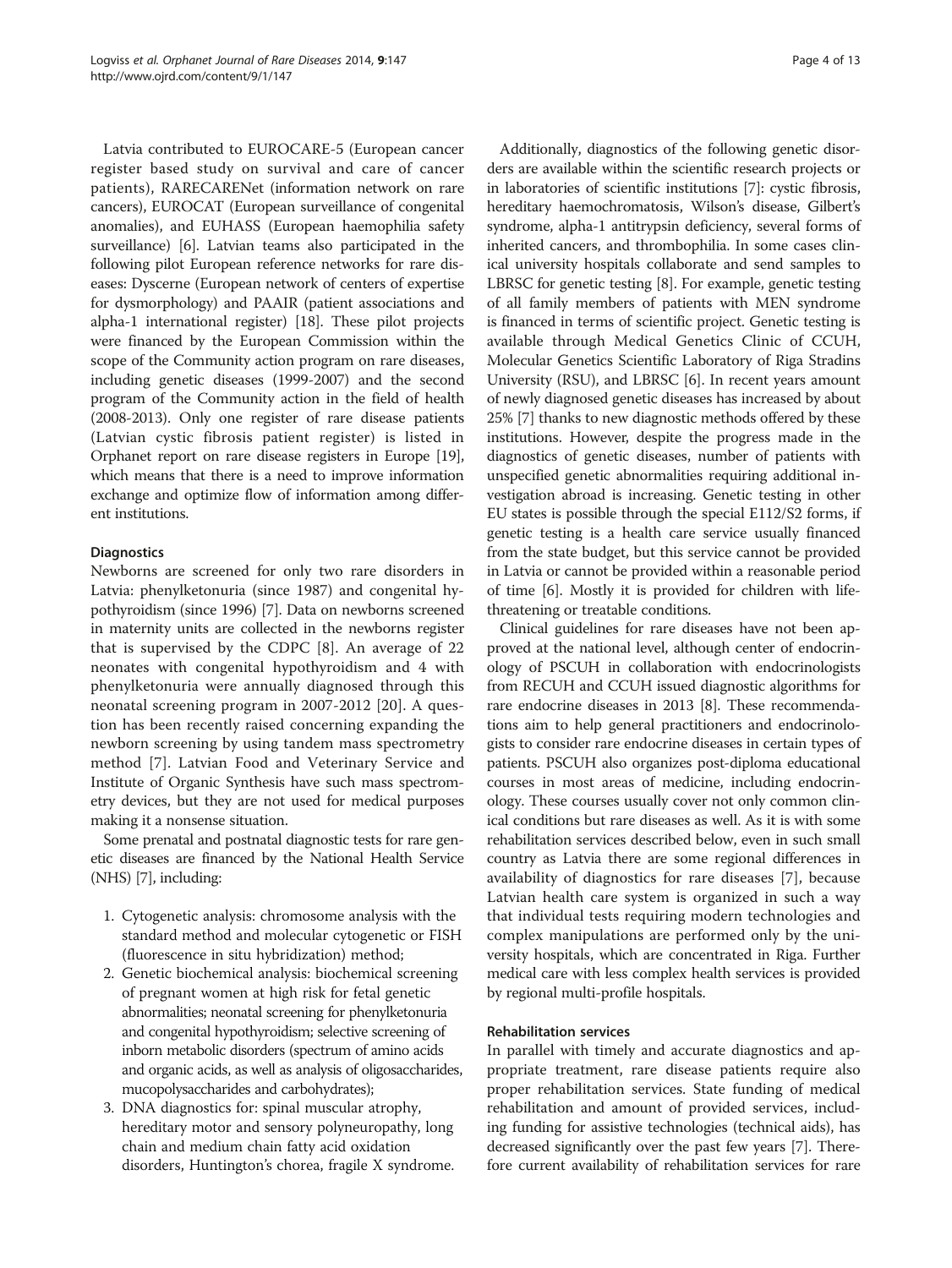disease patients is not sufficient. For instance, suitable solutions are still not found for such assistive technologies as special mobility devices for muscular dystrophy patients and oxygen devices for pulmonary hypertension patients. This problem is particularly actual outside Riga, where rehabilitation services are limited. Palliative care services for children are provided by a multidisciplinary palliative care team set up in CCUH. This team provides inpatient and outpatient consultative services to families as well as palliative care services at home for children in Riga. Palliative care services for children in other Latvian regions and cities (except Liepaja) are limited, despite the fact that the government supports development of these services. The reason of such differences could be partially explained by the fact, that there are certain requirements for the health care specialists to provide these services, as well difficulties are experienced in involvement of multidisciplinary team.

A new service for persons with disabilities (including disabilities due to rare diseases) was launched in January 2013 [\[8](#page-12-0)]. It is a municipality based service providing an assistant for performing activities outside home, e.g. to get to work, school or rehabilitation institution. The assistant service is eligible for persons from 18 years of age with group 1 or group 2 disability (very severe or severe disability, respectively), or persons aged 5-18 years without dividing disabilities into the groups. The assistant service is provided on the basis of conclusion of the state medical commission for the assessment of health condition and working ability.

# Patient organizations

Latvian rare disease patient organization "Caladrius" was launched in 2009 [\[6,18](#page-12-0)]. Mission of this organization is to provide patients with relevant information in the field of rare diseases, as well as to support patients and represent their interests. "Caladrius" established a fund to help rare disease patients who could not otherwise pay for their treatment, and in collaboration with CCUH organized two visits of highly qualified cardiac surgeons in 2011. As a result complicated operations were carried out for eleven children with inborn heart pathologies.

There is a number of other rare disease related patient organizations in Latvia, including Haemophilia Society, Pulmonary Hypertension Association, Cystic Fibrosis Society, and Association of People with Special Needs "Motus Vita" [[8](#page-12-0)]. These organizations often collaborate with each other, organize rare disease events and celebrate annual rare disease day. For example, Pulmonary Hypertension Association financially supported the first pulmonary endarterectomy for chronic thromboembolic pulmonary hypertension (CTEPH) patient in 2013, organized the summer health camp, and proceeded the oxygen home care therapy supporting for PAH patients. Latvian Haemophilia Society intensified cooperation with Lithuanian Haemophilia Society in 2013 in order to provide disease specific training for physiotherapists working with people with bleeding disorders in CCUH and RECUH. There are some plans to create an alliance of rare disease patient organizations and chronic patient organizations at national level. Until now, there were 8-9 organizations that share information and collaborate together in this area.

# Sources of information on rare diseases

MoH has designated the CDPC as a representative of Latvia to participate in Orphanet Europe Joint Action project [\[6](#page-12-0)]. Orphanet team is currently hosted by the CDPC and is in charge of collecting data on rare disease related services in Latvia, such as specialized clinics, medical laboratories, ongoing research, registers, clinical trials and patient organizations. Orphanet national website was launched in April 2012 and is regularly updated by the Orphanet team. Web based information is also available for a limited number of conditions through other sources of information on rare diseases, such as paediatric rheumatic diseases, lysosomal storage diseases, and through websites of patient organizations for pulmonary hypertension, cystic fibrosis, neuromuscular diseases, bleeding disorders, leukaemia and some other forms of cancer.

#### Research

Generally funding is available for rare disease projects (through state budget, charities and pharmaceutical companies) [[6\]](#page-12-0) although these funds are not specifically designed for rare disease research. Rare diseases were not included in the priority directions of science and research [[8\]](#page-12-0), but a number of scientific research projects in the field of rare diseases take place in Latvia [\[7\]](#page-12-0). As well collaboration networks have been created with researchers from Baltic States and other countries around the world. Examples of such projects are researches in:

- 1. Hereditary liver, lung and mitochondrial diseases (Scientific Laboratory of Molecular Genetics, RSU);
- 2. Genetics of inherited cancers (Institute of Oncology, RSU);
- 3. Nonsyndromic hearing loss (Clinic of Medical Genetics, CCUH);
- 4. Nonsyndromic orofacial clefts, familial melanoma, MODY (maturity onset diabetes of the young) type diabetes, congenital muscular dystrophies and familial hypercholesterolaemia (LBRSC);
- 5. Genetics and effectiveness of treatment of acromegaly (PSCUH and LBRSC);
- 6. Genome analysis of rare hereditary eye disorders and metabolic abnormalities (collaborative project with the University of Tartu).
- 7. Rare cardiovascular diseases. Project coordinated by Center for Rare Cardiovascular Diseases, John Paul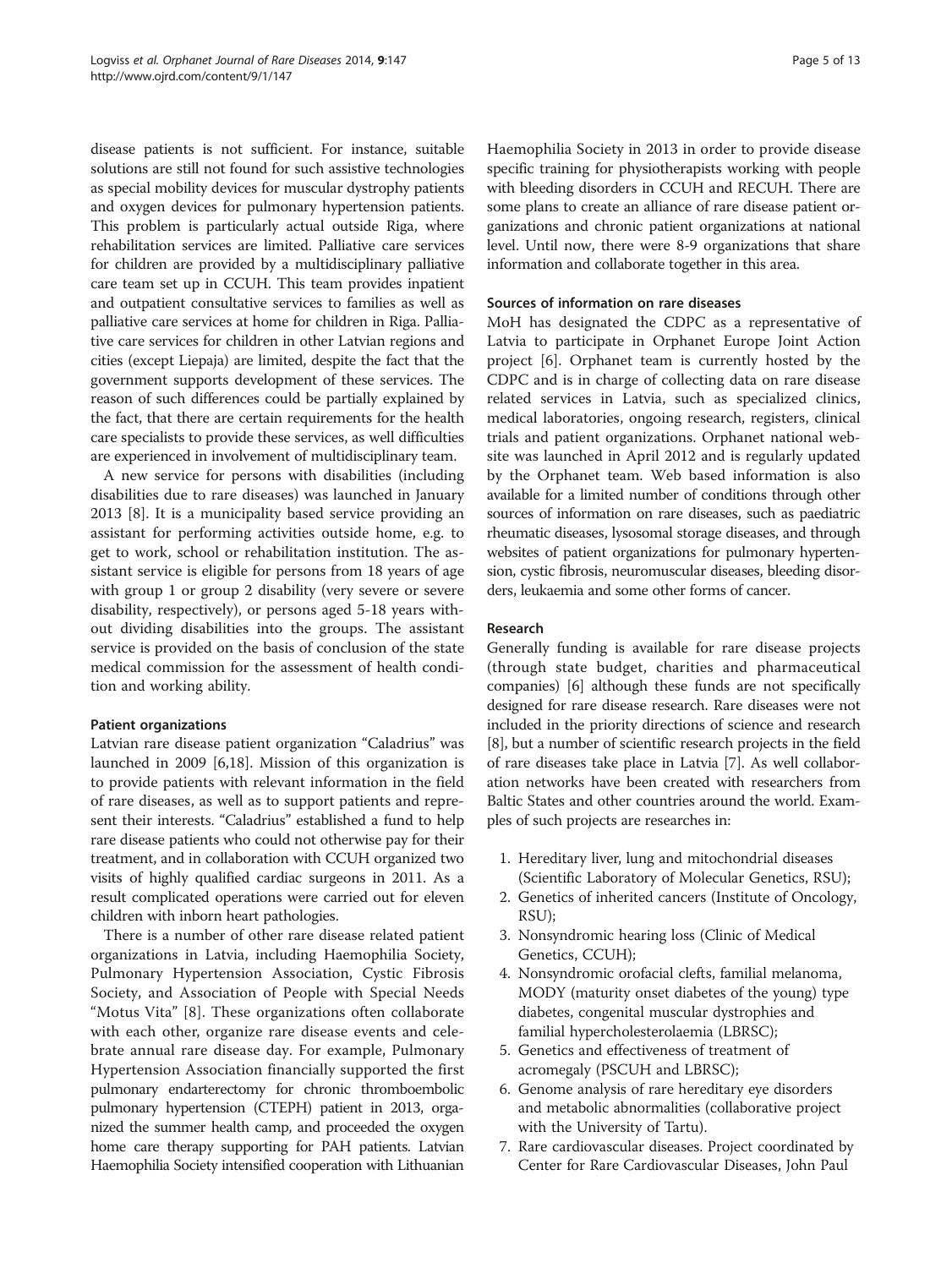II Hospital in Krakow, Poland. Principal partners are Latvian Center of Cardiology, PSCUH and Lithuanian University of Medical Sciences, Kaunas.

Baltic Metabolic Group annually brings together experts in the field of metabolic diseases [[7\]](#page-12-0). Research projects on inherited metabolic diseases in the Baltic region are carried out within the framework of this group. Latvia is currently an observer of the E-Rare (ERA-Net for research programs on rare diseases) project [\[8](#page-12-0)], however Latvian funding agencies do not contribute to the IRDiRC (International Rare Disease Research Consortium) project.

# Orphan medicinal products

Pharmaceutical companies submit a single marketing authorization application to the EMA under the centralized procedure. Once granted by the European Commission, a centralized marketing authorization for orphan drug is valid in all the EU states (including Latvia). Whereas decisions surrounding orphan designation and marketing authorization of orphan medicines are taken at the EU level, decisions governing pricing and reimbursement of orphan drugs are a member state responsibility. State Agency of Medicines (SAM) of Latvia includes medicinal products registered in Latvia as well as medicines centrally registered by the EMA in a register of medical products of the Republic of Latvia [\[6](#page-12-0)]. SAM is also responsible for regular collection and distribution of information on drugs, including orphan medicinal products, as well as for compiling information on drug safety, evaluating possible risks and coordinating measures for risk reduction. Inventory of Community and Member States' incentive measures to aid the research, marketing, development and availability of orphan medicinal products reported that in Latvia SAM is entitled to make a decision regarding the fee exemption or reduction for activities associated with the evaluation or registration of a medicinal product if it (with or without orphan designation) is intended to the treatment of a rare disease [\[21](#page-12-0)]. The Inventory also stated that SAM may issue distribution authorization for medicinal product not registered in Latvia if it is intended for treatment of a rare disease (for an individual patient on the basis of prescription or for use in a health care institution on the basis of a written request). A first level of accessibility exists for orphan medicines that have not yet been authorized, the most common being compassionate use. It covers diseases for which no satisfactory alternative therapy exists. SAM has approved several programs for drug compassionate use in Latvian hospitals [[22](#page-12-0)]. The programs include influenza drugs (oseltamivir and zanamivir) for intravenous administration, medicine for chronic hepatitis C (boceprevir), and drugs for cancer (Sprycel and Votrient) used in Ph + CML and metastatic

soft tissue sarcoma, respectively. Sprycel is an orphan drug included in the national reimbursement list C, while Votrient was originally designated an orphan medicine, but it was further withdrawn from the EU register of designated orphan medicinal products upon request of the sponsor.

# Orphan drug availability

Currently 34 orphan drugs are available on Latvian market (Table [1\)](#page-6-0), including 6 drugs that are no longer considered to be orphan medicines in the EU. These drugs were originally designated orphan medicines, but further withdrawn from the EU register of designated orphan medicinal products either upon request of the sponsor (Afinitor, Glivec, Revolade and Sutent) or at the end of the period of market exclusivity (Aldurazyme and Ventavis). Strictly speaking it means that only 28 pure orphan products are available in Latvia calculating in 38.9% out of 72 orphan drugs currently authorized in the EU. Orphan medicines are distributed by both hospital and community pharmacies. It should be noted that some of the orphan drugs were stated as available in SAM medicinal product register, however they were not considered to be available in Latvia as they did not meet availability criteria defined in current study (i.e. drugs were considered to be available if they were marketed/launched in Latvia according to data in at least two of the sources mentioned in the Methods section). For example, Torisel is stated as available in SAM register, although drug manufacturer has confirmed the opposite. Additionally individual reimbursement data show that Torisel was reimbursed for two patients with malignant neoplasm of kidney in 2008. According to the company, Somavert (which is no longer an orphan medicine in Europe due to expiration of the period of market exclusivity) was available shortly after registration, but there was no demand, so the product currently is not available. As stated by the wholesalers, Tracleer and Vidaza were once in stock but are not available anymore. The manufacturers also confirmed that these products are not available in Latvia.

There is no information on Gliolan availability provided in the SAM register, although the product is stated as available in EUCERD reports, and availability was also confirmed by the manufacturer and the wholesaler. There are special requirements for use of Gliolan. It should only be used by experienced neurosurgeons who have completed a training course in fluorescence-guided surgery (fluorescence microscope is used in the procedure) in malignant glioma resection. The Marketing Authorization Holder (MAH) is obligated to implement mentioned training course. According to information provided by the MAH there is one neurosurgeon in Latvia experienced in utilizing the product. The SAM register provides no information on availability of Diacomit, however the product is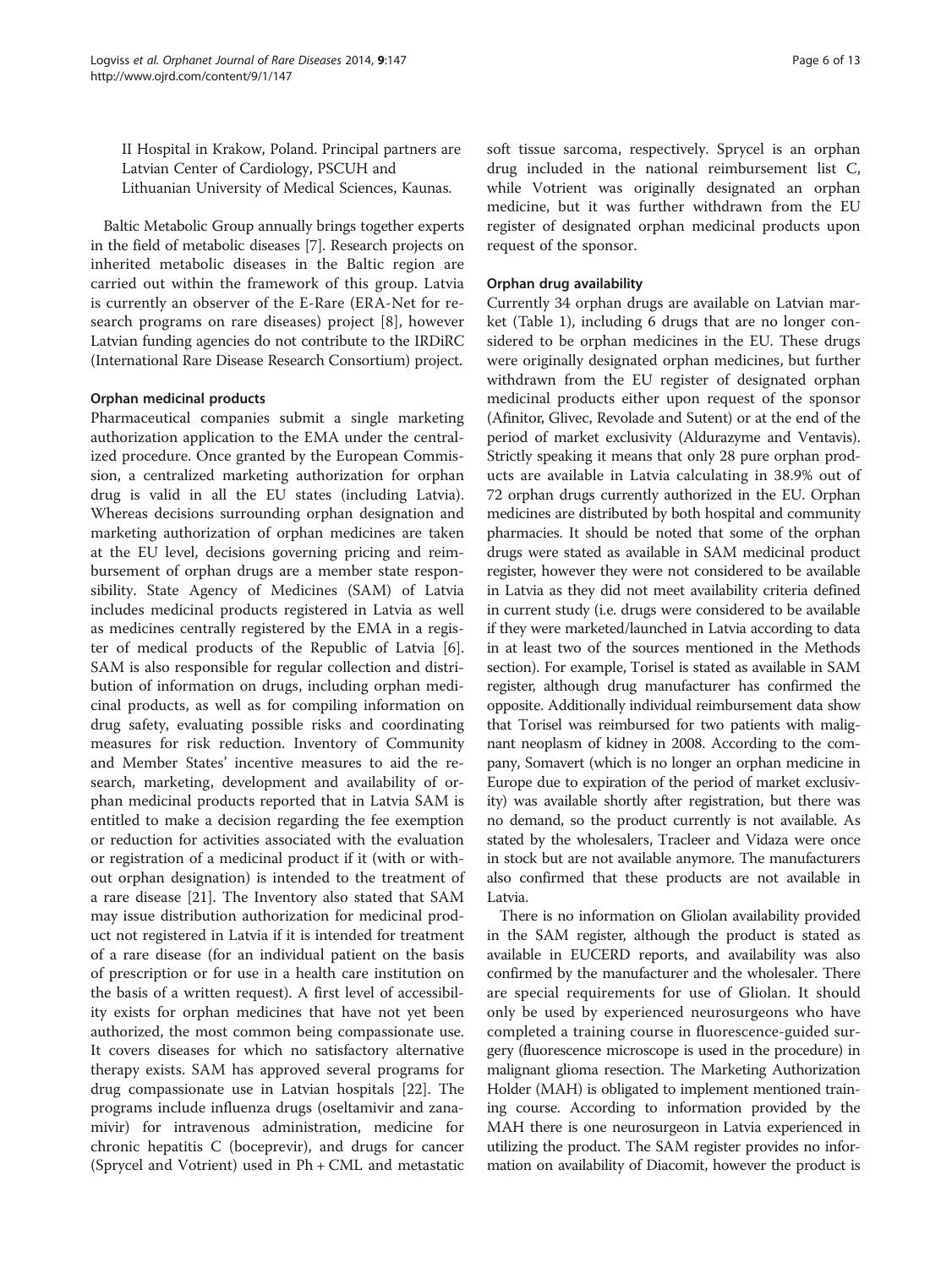#### <span id="page-6-0"></span>Table 1 Orphan drugs available in Latvia

| Trade name    | Active substance                    | <b>Indication</b>                                                                    | Reimbursement       |
|---------------|-------------------------------------|--------------------------------------------------------------------------------------|---------------------|
| Afinitor*     | Fverolimus                          | Neuroendocrine tumours of pancreatic origin (pNET)                                   |                     |
|               |                                     | Renal cell carcinoma (RCC)                                                           |                     |
| Aldurazyme*   | Laronidase                          | Mucopolysaccharidosis I (MPS I)                                                      | <b>CCUH</b>         |
| Arzerra       | Ofatumumab                          | <b>CLL</b>                                                                           | Individual          |
| Atriance      | Nelarabine                          | T-cell ALL                                                                           | Individual          |
|               |                                     | T-cell lymphoblastic lymphoma                                                        |                     |
| Carbaglu      | Carglumic acid                      | Hyperammonaemia                                                                      |                     |
| Cystadane     | Betaine anhydrous                   | Homocystinuria                                                                       | CCUH/Individual     |
| Diacomit      | Stiripentol                         | Severe myoclonic epilepsy in infancy (Dravet's syndrome)                             | Individual          |
| Elaprase      | Idursulfase                         | MPS II (Hunter syndrome)                                                             | <b>CCUH</b>         |
| Evoltra       | Clofarabine                         | ALL                                                                                  |                     |
| Exjade        | Deferasirox                         | Beta thalassaemia major with iron overload due to blood transfusion                  | Individual          |
| Gliolan       | 5-aminolevulinic acid hydrochloride | Malignant glioma                                                                     |                     |
| Glivec*       | Imatinib                            | $Ph + CML$                                                                           | List A              |
|               |                                     | <b>GIST</b>                                                                          | (previously list C) |
|               |                                     | Dermatofibrosarcoma protuberans                                                      | Individual          |
|               |                                     | $Ph + ALL$                                                                           |                     |
|               |                                     | Hypereosinophilic syndrome                                                           |                     |
|               |                                     | Myelodysplastic/ myeloproliferative diseases                                         |                     |
| Increlex      | Mecasermin                          | Primary insulin-like growth factor 1 deficiency                                      | <b>CCUH</b>         |
| Jakavi        | Ruxolitinib                         | Myelofibrosis                                                                        |                     |
| Kuvan         | Sapropterin                         | Phenylketonuria                                                                      | <b>CCUH</b>         |
|               |                                     | Tetrahydrobiopterin deficiency                                                       |                     |
| Litak         | Cladribine                          | Hairy cell leukaemia                                                                 |                     |
| Mozobil       | Plerixafor                          | Haematopoietic stem cell transplantation in lymphoma or multiple<br>myeloma patients | Individual          |
| Myozyme       | Alglucosidase alpha                 | Pompe disease                                                                        |                     |
| Nexavar       | Sorafenib                           | Hepatocellular carcinoma                                                             | Individual          |
|               |                                     | <b>RCC</b>                                                                           |                     |
| Nplate        | Romiplostim                         | <b>ITP</b>                                                                           | Individual          |
| Orfadin       | Nitisinone                          | Hereditary tyrosinaemia type 1                                                       |                     |
| Pedea         | Ibuprofen                           | Patent ductus arteriosus in preterm newborns                                         |                     |
| Peyona        | Caffeine citrate                    | Primary apnea of premature newborns                                                  |                     |
| Revatio       | Sildenafil                          | PAH                                                                                  | Individual          |
| Revolade*     | Eltrombopag                         | <b>ITP</b>                                                                           | Individual          |
| Sprycel       | Dasatinib                           | $Ph + CML$                                                                           | List C              |
|               |                                     | $Ph + ALL$                                                                           | Individual          |
| Sutent*       | Sunitinib                           | <b>GIST</b>                                                                          | Individual          |
|               |                                     | <b>RCC</b>                                                                           |                     |
|               |                                     | pNET                                                                                 |                     |
| Tasigna       | Nilotinib                           | $Ph + CML$                                                                           | List C              |
| Tobi Podhaler | Tobramycin                          | Pseudomonas aeruginosa infection in cystic fibrosis patients                         |                     |
| Ventavis*     | lloprost                            | PAH                                                                                  |                     |
| Volibris      | Ambrisentan                         | PAH                                                                                  | Individual          |
|               |                                     |                                                                                      |                     |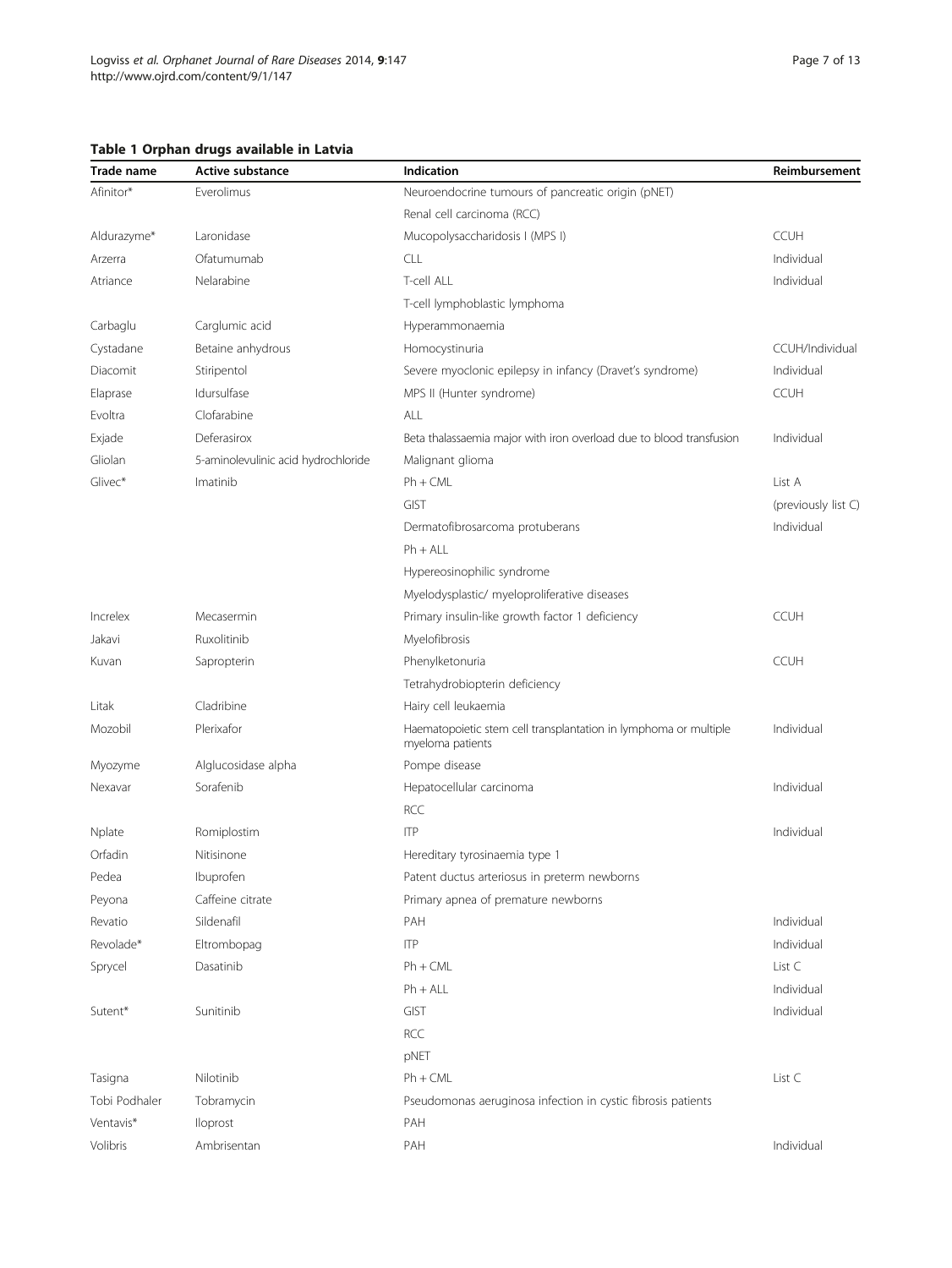| Votubia  | Everolimus             | Renal angiomyolipoma or subependymal giant cell astrocytoma<br>associated with tuberous sclerosis complex |            |
|----------|------------------------|-----------------------------------------------------------------------------------------------------------|------------|
| Wilzin   | Zinc acetate dihydrate | Wilson's disease                                                                                          | Individual |
| Yondelis | Trabectedin            | Soft tissue sarcoma                                                                                       |            |
|          |                        | Ovarian cancer                                                                                            |            |

#### Table 1 Orphan drugs available in Latvia (Continued)

\*Afinitor, Aldurazyme, Glivec, Revolade, Sutent and Ventavis are no longer considered to be orphan medicines in the EU.

stated as available in EUCERD reports, as well it was individually reimbursed annually in 2008-2012. There is also no information on Aldurazyme availability in the SAM register, although the company confirmed that the product is available. Aldurazyme is also stated as available in the EUCERD 2013 report. Additionally, it was purchased by CCUH within the "Medicinal treatment for children with rare diseases" program in 2014.

For some orphan drugs the manufacturers stated that these products would be available on demand if there was a patient requiring them, as it is in case of Atriance, Orfadin, Yondelis, Savene, Litak and Vpriv. Yondelis has been provided by the company free of charge for one time, but it did not affect further availability of the drug. Several packages of Ventavis are bought quite rarely and are available only for patients in PSCUH. Afinitor is also available, and according to the company's information there could be around six patients in Latvia requiring treatment with this drug.

#### Orphan drug pricing and reimbursement

There is no specific policy in place for pricing of orphan drugs in Latvia. Costs related to rare diseases and orphan drugs are currently included in the national health care budget [[6,7\]](#page-12-0). Drug reimbursement covers drugs which are included in the national reimbursement drug list, or based on the medical council's decision, drugs can also be reimbursed within the framework of individual reimbursement system with a limit of 14 229 Euro per patient per year [[23](#page-12-0)]. The main principle of drug inclusion in the reimbursement list is that the drug should be therapeutically and cost effective, i.e. decision is value based and is not specific to orphan drugs. The national reimbursement list consists of three parts: list A covering therapeutically equivalent drugs (generics); list B that consists of drugs without therapeutic equivalent; and list C that contains drugs for which the annual cost exceeds 4 269 Euro per patient and the manufacturer is obliged to cover treatment expenses for a certain number of patients with his own resources (not less than 10%). The NHS evaluates therapeutic value, price, expected budget impact and cost-effectiveness for each drug before it is included in the reimbursement list. Drug price is compared with the prices in other EU countries. The price of the reimbursed medicine should not be higher than the third lowest price in the Czech Republic, Denmark, Romania, Slovakia and Hungary, and shall not exceed the price of the medicine in Estonia and Lithuania.

Health care of rare disease patients under 18 years of age is currently evaluated satisfactorily [[7\]](#page-12-0). Since 2009, several orphan medicinal products for children are provided as a part of the state funded program "Medicinal treatment for children with rare diseases" coordinated by CCUH [[6,7](#page-12-0)]. Five orphan drugs (14.7%) were provided within this program in 2010-2014: Elaprase, Cystadane, Increlex, Kuvan and Aldurazyme. However, after reaching the age of 18 and moving into adult patient group, most patients lose state support for reimbursement of medications and rehabilitation services. Another positive example of rare disease management in Latvia is a care of children with cystic fibrosis with a multidisciplinary team approach involving paediatricians, geneticists, pulmonologists, psychologists and social workers.

Orphan medicinal products are partially available via the reimbursement system. Glivec, Sprycel and Tasigna are the only three drugs (8.8%) included in the positive reimbursement list. Glivec was among the first orphan drugs available in Latvia (since 2001). It became first and at that time the only orphan drug included in reimbursement list C and reimbursed for Philadelphia chromosome positive chronic myeloid leukaemia (Ph + CML) second line treatment. Starting from May 2013, Glivec was moved to the reimbursement list A, because cheaper generic drugs became available that changed prescribing and reimbursement criteria for imatinib. Currently it can be prescribed by haematologist or paediatric haemato-oncologist based on the council's decision and is reimbursed for patients with Ph + CML or acute lymphoblastic leukaemia (Ph + ALL), bone marrow transplant, and gastrointestinal stromal tumours (GIST). Sprycel and Tasigna are reimbursed based on the haematologist council's decision for adult patients with Ph + CML in the chronic phase if prior therapy with imatinib is not effective (second line treatment).

Not more than two percent of the national drug reimbursement budget is intended to individual reimbursement with limitation up to 14 229 Euro per patient per year. Fifteen orphan medicinal products (44.1%) were provided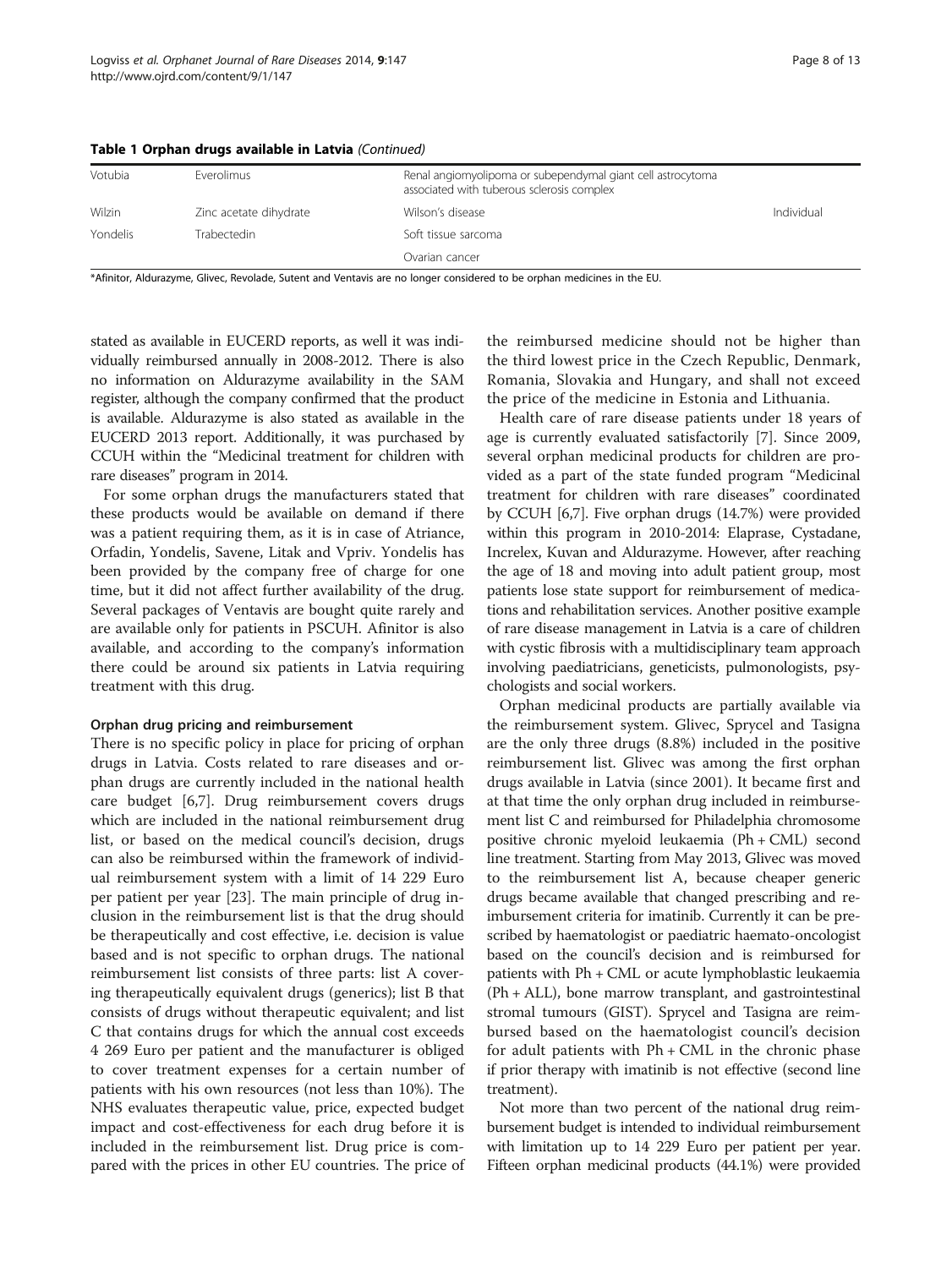within this individual reimbursement program in 2008- 2012: Arzerra, Atriance, Cystadane, Diacomit, Exjade, Glivec, Mozobil, Nexavar, Nplate, Revatio, Revolade, Sprycel, Sutent, Volibris and Wilzin. Until January 2013, Revolade and Arzerra were reimbursed within the framework of individual reimbursement system. Starting with January 2013, regulation of the Cabinet of Ministers on individual drug reimbursement was changed. According to the new regulation the individual reimbursement can be provided only in cases when diagnosis is not included in the reimbursement list or the diagnosis is included in the list, but there are no drugs included in the reimbursement list for treatment of this diagnosis. In case of Arzerra and Revolade both diagnoses, chronic lymphocytic leukaemia (CLL) and immune (idiopathic) thrombocytopenic purpura (ITP), respectively, are included in the reimbursement list with some therapy alternatives available, making Arzerra and Revolade practically inaccessible for patients. Similar situation may refer to other orphan drugs previously provided within the individual reimbursement mechanism. For instance, only about a half of Volibris price is covered by the state within the individual reimbursement system, while the rest is provided by the company or paid by patients. In case of Nexavar the state coverage is even smaller accounting in less than a quarter of price, therefore it is almost exclusively bought by individual patients for their own money (for some patients a quarter of price is paid by the NHS, but the rest is paid by the manufacturer). However, there are some positive exceptions, for example, reimbursement costs of Revatio do not exceed limit of 14 229 Euro and it is therefore fully covered by the state. Besides, Revatio was reimbursed most frequently among all orphan drugs within the individual reimbursement system in 2008-2012.

A significant problem faced by rare disease patients is associated with special nutrition and medical foods. While some of these foods are vital for rare disease patients, they are usually not classified as medicinal products in Latvia. For some rare diseases medical food often is the main or even the only way in which food is taken, and its discontinuation can be life-threatening. So far there is no standard procedure (regulation) in place for registration of medical food in Latvia [[7](#page-12-0)], and the manufacturer can choose the most appropriate registration procedure to him, most often based on cost considerations. As a result, it is not possible to adapt the same reimbursement arrangement for these foods as it is for medicinal products included in the national reimbursement drug list.

# **Discussion**

Development of the national plan for rare diseases seems to be an important initial step towards improving situation in this field in Latvia. However, there are currently no official designated centers of expertise as well as no specific register for rare diseases, making it impossible to

fully collect and evaluate information on rare diseases. Newborn screening for only two rare disorders is certainly not sufficient resulting in recent discussions concerning expanding of the screening by using tandem mass spectrometry method. The situation appears to be similar in other Baltic States. Lithuanian national plan for rare diseases was approved in 2012 [\[8](#page-12-0)] and it was the first plan in Baltic region. Estonian plan was finalized and submitted to national authorities in 2013. Lithuania and Estonia are among those countries with a low neonatal screening coverage. Neonatal screening programs are currently implemented only for phenylketonuria and congenital hypothyroidism. There are also plans to expand screening and introduce tandem mass spectrometry analysis in both countries. There are currently no official designated centers of expertise for rare diseases in all Baltic States. Some centers are recognized by reputation only. Latvia and Lithuania have plans to designate centers of expertise for rare diseases in the future, while Estonia has no such plans. Similarly to Latvia, Lithuania is planning to implement the e-health information system and establish electronic platform based disease registers (including rare diseases). In Estonia, all health related information is already collected in the electronic health information system, which can be updated and used to extract statistical data about rare diseases.

It has been found that even in such small country as Latvia there are some regional differences in availability of diagnostics, treatment and rehabilitation services for some rare diseases, since university hospitals, scientific and research institutions are concentrated in the capital and the largest city of Riga. There are also differences in availability of health care services between paediatric and adult patient groups, giving that five orphan drugs were provided within the CCUH program. Patient organizations play an important role in increasing awareness and providing necessary pressure on society and policy makers. Several patient organizations support patients and represent their interests, including general rare disease patient organization "Caladrius" and patient organizations for specific rare disorders. Public awareness is also supported via Orphanet national website.

Orphan medicines are distributed by both hospital and community pharmacies. Currently 34 orphan drugs are available, including 6 drugs that are no longer considered to be orphan medicines in the EU, concluding that majority of orphan drugs authorized in the EU are not available in Latvia. Orphan medicinal products are partially available via the reimbursement system, with only three drugs included in the positive reimbursement list, all indicated for Ph + CML. Another pathway for getting orphan drugs is individual reimbursement with limitation up to 14 229 Euro per patient per year. Fifteen orphan medicinal products were provided within this program. Annual limit of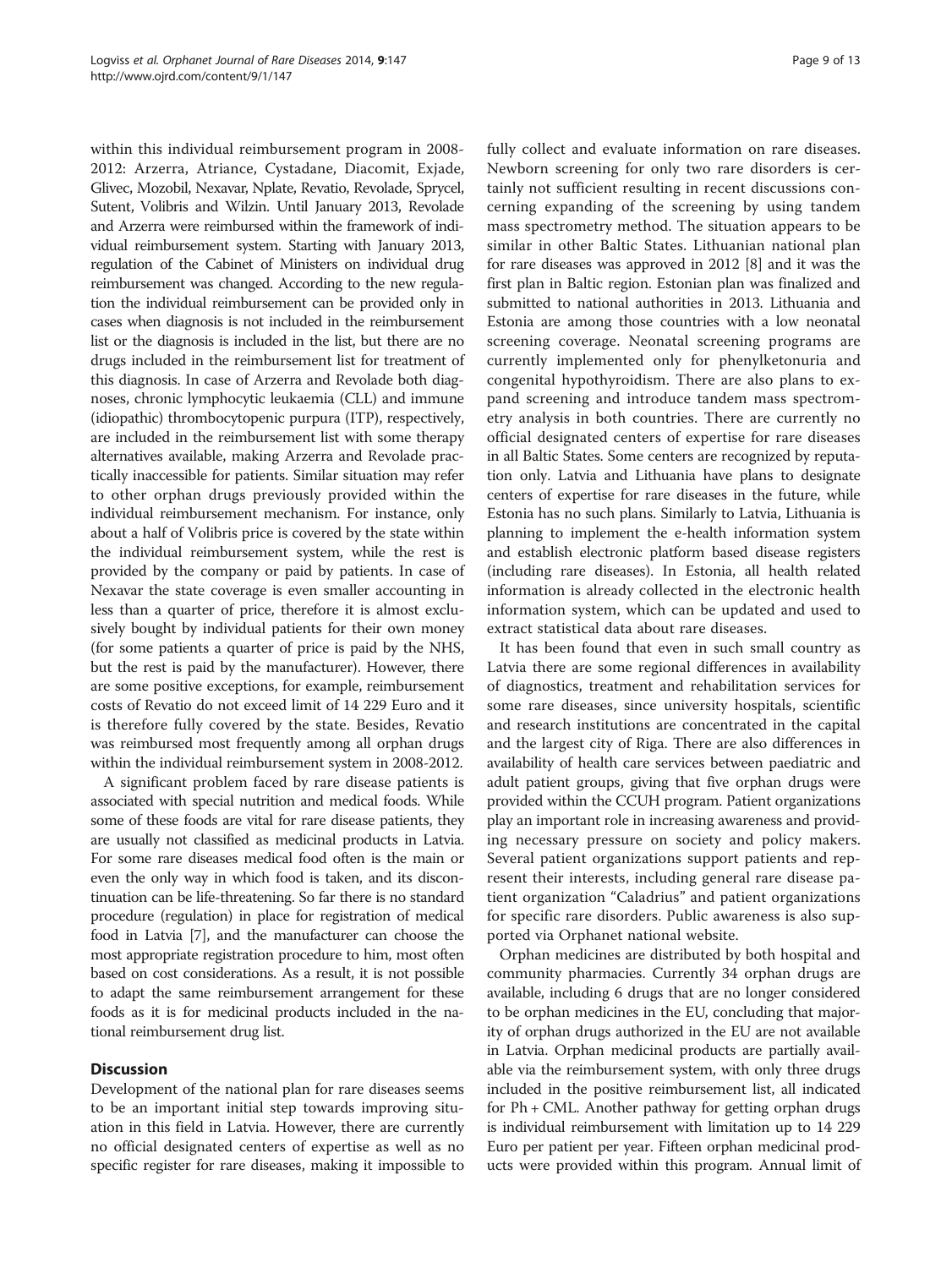14 229 Euro per patient is certainly not sufficient considering high price of orphan drugs. Therefore treatment costs often exceed this limit and the rest of expenses not covered by the NHS should be paid by the patient or provided by the manufacturer. The situation with access to orphan drugs has even worsened with recent changes in terms and conditions of new regulation on the individual reimbursement making some orphan drugs practically inaccessible for patients. Another significant issue is lack of standard procedure (regulation) for registration and reimbursement of special nutrition and medical foods.

Denis et al. compared rare disease and orphan drug markets in six European countries [[24](#page-12-0)]. France, Italy, Sweden and UK have dedicated centers of reference for rare diseases. Besides, there are no official centers of reference in Belgium and the Netherlands, but several medical centers fulfill this role. France, Italy and the Netherlands have implemented additional policy measures and research incentives to promote research and development of orphan medicines. Marketing authorization of orphan drugs is responsibility of the EU, but France has in place a domestic procedure for authorization of orphan products (for temporary use before getting approval from EMA). There are programs for compassionate use of orphan drugs in Belgium, France, Italy, the Netherlands, and UK, but there is no legislation governing compassionate use in Sweden. Some similarities and differences can be found when comparing Latvian situation with the above mentioned European countries. For example, there are no official centers of reference in Latvia, but several medical centers fulfill this role similarly to the process in Belgium and the Netherlands. Generally some funding is available for rare diseases and several research projects take place in Latvia, although these funds and incentives are not specifically designed for rare disease research. As in most EU countries there is no domestic orphan drug authorization procedure, but several programs for orphan drug compassionate use take place in Latvian hospitals. Belgium, France, Italy and the Netherlands compare the price of orphan medicine with the price in other countries [\[24\]](#page-12-0), while Sweden and UK have free pricing system. All countries included in the above mentioned study consider the budget impact of orphan drugs in the reimbursement application, except Sweden, whereas cost-effectiveness is considered in all countries, except Belgium. In Latvia, there is no specific policy for the pricing and reimbursement of orphan drugs. The NHS evaluates therapeutic value, price, expected budget impact and cost-effectiveness for each drug before it is included in the reimbursement list. Drug price is compared with prices in the following EU countries: Czech Republic, Denmark, Romania, Slovakia, Hungary, Estonia and Lithuania. Comparison with these mostly smaller Eastern European countries (excluding Denmark) seems to be very logical taking into consideration

geopolitical location of Latvia, lower GDP level, small population and market size. It can be expected that Latvian situation is likely to be closer to these countries.

Some studies in the field of rare diseases conducted in other Eastern and Southern European countries recently came to light. For instance, in Bulgaria there is no national register or centers of expertise for rare diseases [[25\]](#page-12-0). Regulation of compassionate or off-label use of orphan drugs is also missing. Price of orphan medicines which are going to be included in the reimbursement list is compared with reference prices in a set of EU countries (including Baltic States). Before inclusion in reimbursement list drugs are also assessed for therapeutic value and social significance, but cost-effectiveness of the drug is not considered. The allocation of funds for orphan medicines is made once per year and it is based on the previous year's budget. Neither national register, nor policy measures, and research incentives for rare diseases exist in Serbia [[26\]](#page-12-0). Cost-effectiveness, budget impact, and the need for a given treatment are taken into account when assessing reimbursement application of a drug. Orphan medicinal products are reimbursed from the national health insurance fund, which reimburses only medicines that are registered in Serbia [\[8](#page-12-0)]. There is no centralized marketing authorization procedure in place since Serbia is not the EU Member State. Domestic registration is therefore required, that can take additional time and delay patient access to orphan drugs. Compassionate and off-label use is not recognized by the health insurance system in Serbia, although there is a special fund for reimbursement of the treatment of paediatric patients with metabolic diseases requiring enzyme replacement therapy. Around 2.6 million Euro was planned for this purpose in 2014.

31 orphan drugs were marketed in Belgium in 2008 [\[24](#page-12-0)]; 35 drugs in France in 2007; 23 drugs in Italy in 2007; 40 drugs in the Netherlands in 2008; 28 drugs in Sweden in 2008; and 20 drugs in UK in 2006. The situation on orphan drug reimbursement in studied countries was as follows: 32 orphan drugs were reimbursed in Belgium (2009); 35 in France (2007); 21 in Italy (2007); 32 in The Netherlands (2009); 28 in Sweden (2008); and 12 in Scotland (2008). Current study was conducted in 2014 and it found that 34 orphan drugs (28 pure orphan products) are available in Latvia, and only three orphan drugs are included in the positive reimbursement list. This number is extremely small especially considering time difference between the studies and growing number of orphan medicinal products. There were 47 orphan drugs on the European market by the end of 2008 [\[24\]](#page-12-0), while 72 orphan drugs are currently authorized in the EU.

Surveys on orphan drug availability in Europe had pointed out unacceptable delays and inequalities in rare disease patients' access to their medicines. Especially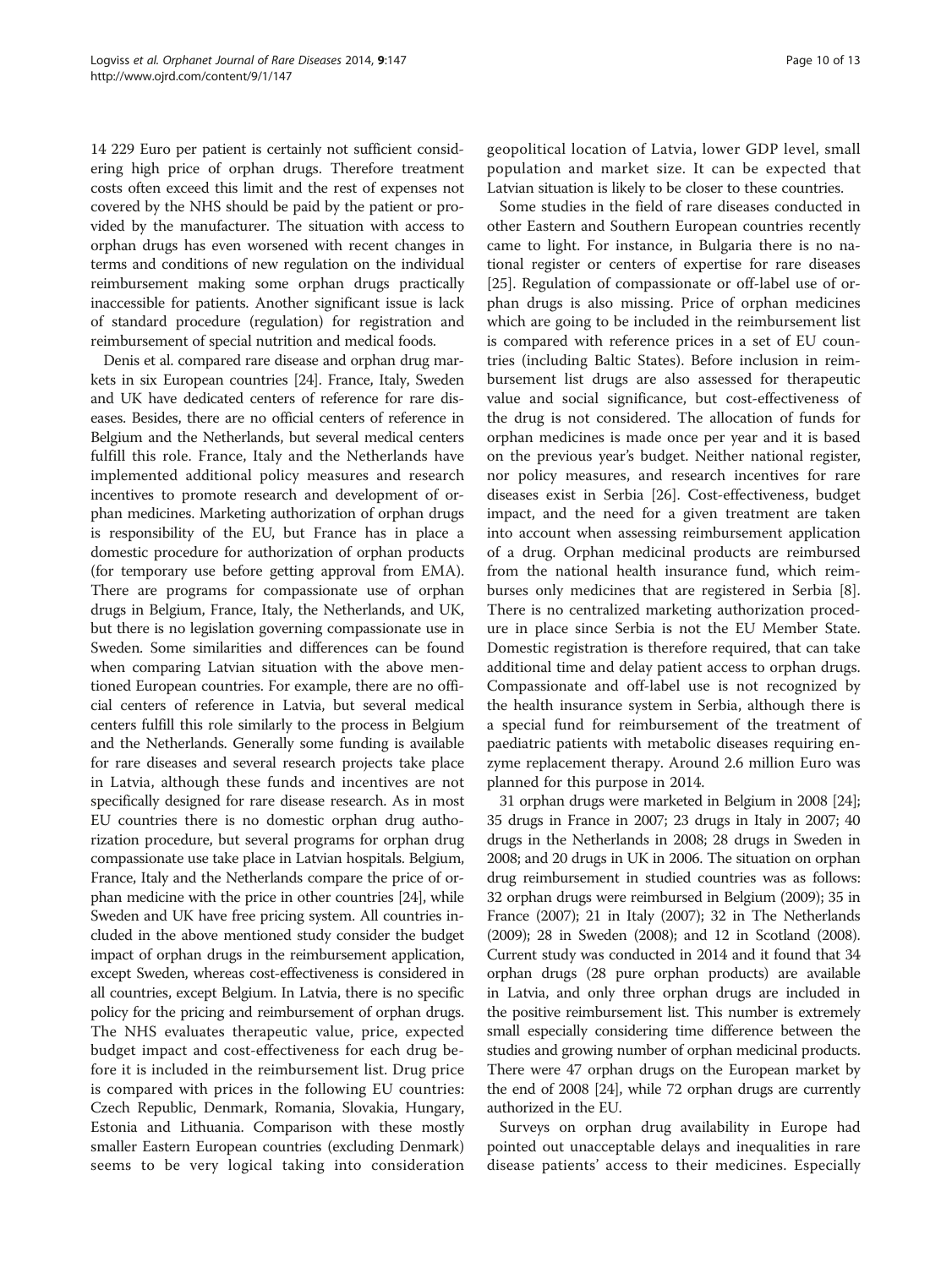countries with a small population suffer from a longer delay in availability of drugs. In 2007, overall lowest availability of orphan drugs was demonstrated in Estonia and Lithuania [\[27\]](#page-12-0). In 2010, the number of patients with potential access to orphan drugs ranged from 34% in Greece up to 98% in France [\[28\]](#page-12-0). The price also varied between the countries, and in some countries it was up to 160% higher than the lowest European price. Another European study found that differences in annual costs per patient between the EU countries for a given orphan drug may reach 70% [\[29](#page-12-0)]. Newer EU Member States are often facing budget restrictions with healthcare budgets much lower than compared to older Member States [\[30](#page-12-0)], thereby reimbursement levels can differ. Thus number of available (marketed) orphan drugs in Bulgaria was 22 and 16 of them were accessible (reimbursed) for patients in 2011 [\[25](#page-12-0)]. Iskrov et al. point out that this is an important issue especially for Eastern European countries, as a big part of orphan drugs are not priced and reimbursed in many countries. In this geographical and economical region the price level of orphan drugs is not among the lowest in the EU, and that could be explained by the small market size represented by these countries. Serbia might be mentioned as another example, where only four orphan medicines were reimbursed [[26\]](#page-12-0). Authors also suggest that gross domestic product (GDP) value may partly explain differences in the level of orphan drug reimbursement among the European countries, since Serbia is a country with a low GDP. Baltic States are also among the countries with a low GDP. In Lithuania, budget assigned for reimbursement of orphan medicines is limited and insufficient (1.89 million Euro in 2006) [[31](#page-12-0)], therefore access to health care services and orphan drugs in some cases is restricted. 29 orphan medicinal products were marketed in Lithuania in 2011 [[8](#page-12-0)], and about 3 million Euro was allocated for reimbursement of medicinal products and devices for rare diseases in 2013. There is no specific pricing and reimbursement policy for orphan drugs in Estonia. They are reimbursed on the same basis as other medicines. 20 orphan drugs are fully reimbursed by the Estonian health insurance fund. The fund has also reimbursed offlabel drugs and medical foods for rare disease patients.

As stated by Drummond et al., because of the small market, orphan drugs are often very expensive [[32](#page-12-0)]. High price may also originate from marketing exclusivity, as well as costs of research and development, that should be recovered from a small number of patients. With standard economic evaluation, these drugs usually do not prove to be cost-effective and it, taking into account their high price, means that patient access may be limited. According to Picavet et al. orphan designated drugs have higher median price (138.56 Euro) than non-designated drugs (16.55 Euro) for rare disease indications [[33\]](#page-12-0). Moreover, price of an orphan drug is higher for a disease with a lower

prevalence [\[29\]](#page-12-0). Although orphan drugs with an alternative have lower annual cost per patient than those without an alternative [[34](#page-12-0)]. Pharmaceutical companies have to comply with different pricing and reimbursement approaches in each EU country, thereby raising the price of orphan drugs [[35](#page-12-0)]. Moreover, prices of drugs distributed through the hospital pharmacies are not regulated in most European countries, but are negotiated directly between the manufacturer and the hospital [\[34](#page-12-0)]. According to Simoens, there is a need for a transparent and evidence based approach towards pricing and reimbursement of orphan drugs.

The economic impact of orphan drugs on national budget is growing, for example, in France representing a total budget of 1 billion Euro in 2009 [[30](#page-12-0)]. The annual per patient cost of orphan drugs varied between 1 251 Euro and 407 631 Euro, with the median cost being 32 242 Euro [[36](#page-12-0)]. The share of the total European pharmaceutical market represented by orphan drugs was 3.3% in 2010, and it was predicted by Schey et al. to increase to a peak of 4.6% in 2016. Another analysis estimated that orphan drugs constituted 1.9% of total drugs expenditure in Belgium in 2008, and predicted it to increase to about 4% in 2013 [[37](#page-12-0)]. While the average budget impact of orphan drugs accounted for 1.7% of the total pharmaceutical expenditure across France, Germany, Italy, Spain and the UK in 2007 [[38\]](#page-12-0). In recent study the observed orphan drug budget impact was 2.5% of total pharmaceutical sales in Sweden and 3.1% in France in 2012 [\[39](#page-12-0)]. Precise impact of orphan drugs on Latvian budget has not been determined yet. In the above mentioned studies orphan drug budget impact was around 2-3% of total drugs expenditure depending on market, though the studies were mostly focused on countries with a high GDP. It can be estimated that the budget impact of orphan drugs in Latvia, as a country with a low GDP, is smaller taking into account budgetary restrictions, small market size, and high price of orphan drugs. Recent study evaluated whether a country's GDP and health technology assessment (HTA) organization influences the orphan drugs' market uptake [\[40](#page-12-0)]. Market volumes were highest in countries with a high GDP. Latvia was included in the cluster of countries with a low GDP and a formal HTA organization together with Hungary and Poland. This cluster had the lowest sales of orphan drugs as well as the lowest contribution of total orphan drug market sales. Other Baltic States were included in the cluster with a low GDP and no HTA organization. For this group of states sales of orphan drugs and contribution of total orphan drug market sales were the second lowest. It should be noted that only five out of 17 orphan drugs selected for the analysis were launched in Latvia, whereas all orphan drugs were launched in France, Spain and the UK. The sales also varied substantially. In Latvia, only 8 000 Euro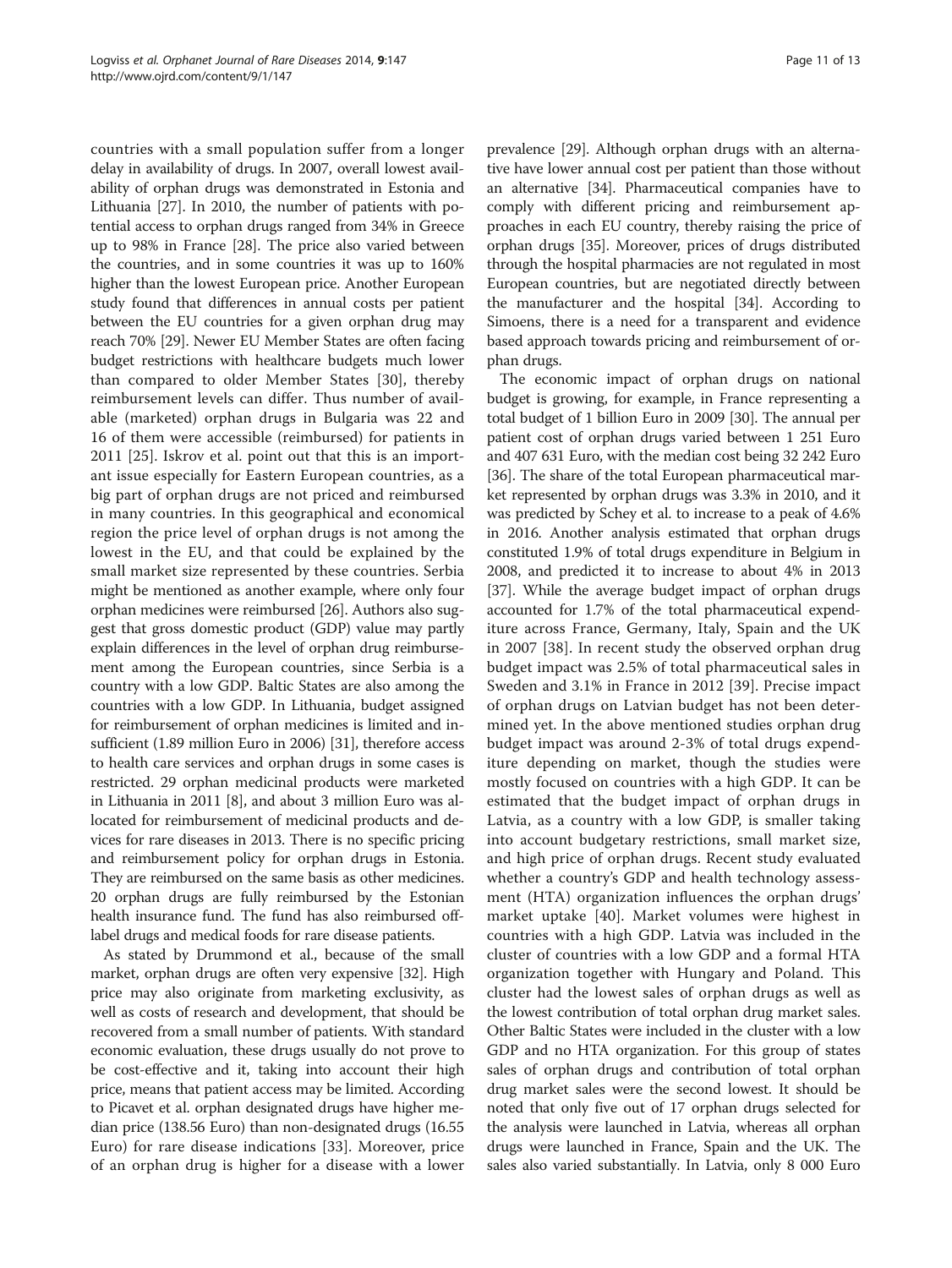<span id="page-11-0"></span>was spent per 100 000 inhabitants on orphan drugs compared to approximately 560 000 Euro in France. The contribution of orphan drug sales to total market sales was also lowest in Latvia, and percentages varied from 0.07% in Latvia to 1.90% in Estonia. However, the authors acknowledged that this study suffered from several limitations, data restrictions and differences in data quality between the countries. As well not all orphan drugs available in Latvia were included in the analysis. 17 orphan drugs were selected and only five of them were recognized as launched in Latvia. According to data from the current study there are 34 orphan drugs (28 pure orphan products) available on Latvian market. Moreover, Glivec, Elaprase and Revatio were not selected in the above mentioned study. These drugs could have a major impact on total orphan drug market sales in Latvia. Elaprase and Revatio were purchased most frequently among all orphan drugs within the CCUH program and individual reimbursement system, respectively. Glivec was the first and, until recently, the only orphan drug included in the positive reimbursement list. This blockbuster anticancer drug accounted for 34% of total orphan drug sales between 2000 and 2012 in Sweden, and for 27% in France [\[39\]](#page-12-0). However, Glivec is no longer considered to be orphan medicine in the EU since 2012, as well generic analogues of imatinib became available in 2013. This fact can affect the price and sales of the product. Considering dynamic nature, and between countries differences in orphan drug markets (and drug markets in general), budget impact of orphan drugs in Latvia should be assessed more accurately. Specificity of the small market with a low GDP, peculiarities of drug reimbursement system, and budgetary restrictions faced by health care system should be taken into account.

# Conclusions

The majority of orphan drugs authorized in the EU are not available in Latvia, moreover those drugs that are available are often not accessible because they are insufficiently reimbursed by the state, and are too expensive to be covered by patients. Diagnostics of rare diseases (including newborn screening) also require improvements. The development and approval of the national plan for rare diseases is an important step towards improving the situation in the field of rare diseases. However, there is still a lot to do and further action is required to improve access to information on rare diseases for both health care professionals and patients. The creation of a rare disease patient register and centers of expertise would allow to collect and evaluate information on specific rare diseases, that would greatly improve the current situation and coordination of further activities in the field. Data collected through the register should also be used to assess the long-term effectiveness and cost-effectiveness of orphan medicines and should be harmonized at the EU level. Early detection and prevention

of rare diseases, integrated health care for patients, timely access to orphan drugs and continuing education of health care professionals play crucial role in improving quality of life of patients suffering from orphan diseases. Many of these activities are included in the national plan for rare diseases and most of them are currently in the process of development.

#### Abbreviations

CCUH: Children's Clinical University Hospital; CDPC: Center for Disease Prevention and Control; CLL: Chronic lymphocytic leukaemia; COMP: Committee for orphan medicinal products; CTEPH: Chronic thromboembolic pulmonary hypertension; Dyscerne: European Network of Centers of Expertise for Dysmorphology; EMA: European Medicines Agency; E-Rare: ERA-Net for research programs on rare diseases; EU: European Union; EUCERD: European union committee of experts on rare diseases; EUHASS: European haemophilia safety surveillance; EUROCARE-5: European cancer register based study on survival and care of cancer patients; EUROCAT: European surveillance of congenital anomalies; FISH: Fluorescence in situ hybridization; GDP: Gross domestic product; GIST: Gastrointestinal stromal tumours; IRDiRC: International rare disease research consortium; ITP: Immune (idiopathic) thrombocytopenic purpura; LBRSC: Latvian Biomedical Research and Study Center; MAH: Marketing authorization holder; MEN: Multiple endocrine neoplasia; MODY: Maturity onset diabetes of the young; MoH: Ministry of health; MPS: Mucopolysaccharidosis; NHS: National health service; PAAIR: Patient associations and alpha-1 international register; PAH: Pulmonary arterial hypertension; Ph + ALL: Philadelphia chromosome positive acute lymphoblastic leukaemia; Ph + CML: Philadelphia chromosome positive chronic myeloid leukaemia; pNET: Neuroendocrine tumours of pancreatic origin; PSCUH: Pauls stradins clinical university hospital; RARECARENet: Information network on rare cancers; RCC: Renal cell carcinoma; RECUH: Riga East Clinical University Hospital; RSU: Riga Stradins University; SAM: State agency of medicines.

#### Competing interests

The authors declare that they have no competing interests.

#### Authors' contributions

All the authors contributed to the work. KL collected and interpreted the data, performed a literature review, contacted drug manufacturers and wholesalers, and wrote the draft article. DK and SP provided the scientific supervision and advice on the study design and the methods, and contributed to interpret the data and draft the manuscript. All authors read and approved the final manuscript.

#### Funding

No funding has been provided for conduct of the study and preparation of the article.

#### Author details

<sup>1</sup>Department of Internal Diseases, Division of Pharmacology, Riga Stradins University, 13 Pilsonu Street, Riga LV-1002, Latvia. <sup>2</sup>Department of Education and Science, Pauls Stradins Clinical University Hospital, 13 Pilsonu Street, Riga LV-1002, Latvia. <sup>3</sup>University of Latvia, 19 Raina Boulevard, Riga LV-1586, Latvia.

#### Received: 7 July 2014 Accepted: 9 September 2014 Published online: 18 September 2014

#### References

- 1. Regulation (EC) No. 141/2000 of the European Parliament and of the Council of 16 December 1999 on Orphan Medicinal Products. Offic J Europ Communities 2000, L18:1–5. Available from [http://eur-lex.europa.eu/](http://eur-lex.europa.eu/LexUriServ/LexUriServ.do?uri=OJ:L:2000:018:0001:0005:en:PDF) [LexUriServ/LexUriServ.do?uri=OJ:L:2000:018:0001:0005:en:PDF.](http://eur-lex.europa.eu/LexUriServ/LexUriServ.do?uri=OJ:L:2000:018:0001:0005:en:PDF) Accessed 18.04.2014.
- 2. Council Recommendation of 8 June 2009 on an action in the field of rare diseases. Offic J Europ Communities 2009, C151:7–10. Available from [http://eur-lex.europa.eu/LexUriServ/LexUriServ.do?uri=OJ:C:2009:151:](http://eur-lex.europa.eu/LexUriServ/LexUriServ.do?uri=OJ:C:2009:151:0007:0010:EN:PDF) [0007:0010:EN:PDF.](http://eur-lex.europa.eu/LexUriServ/LexUriServ.do?uri=OJ:C:2009:151:0007:0010:EN:PDF) Accessed 29.01.2014.